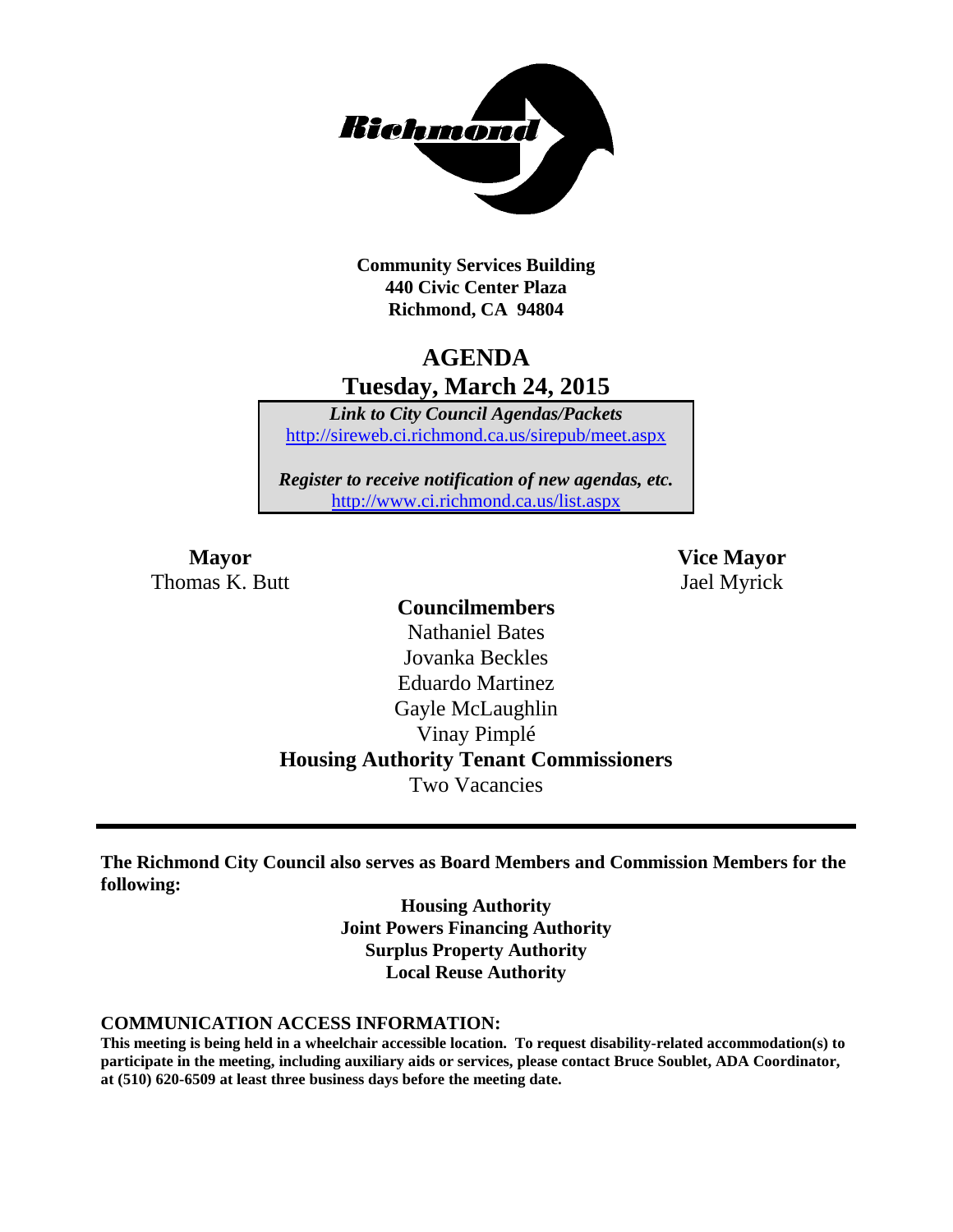# **MEETING PROCEDURES**

The City of Richmond encourages community participation at its City Council meetings and has established procedures that are intended to accommodate public input in a timely and time-sensitive way. As a courtesy to all members of the public who wish to participate in City Council meetings, please observe the following procedures:

**PUBLIC COMMENT ON AGENDA ITEMS:** Anyone who desires to address the City Council on items appearing on the agenda must complete and file a pink speaker's card with the City Clerk **prior** to the City Council's consideration of the item. Once the City Clerk has announced the item and discussion has commenced, no person shall be permitted to speak on the item other than those persons who have submitted their names to the City Clerk. Your name will be called when the item is announced for discussion. **Each speaker will be allowed TWO (2) MINUTES to address the City Council on NON-PUBLIC HEARING items listed on the agenda.**

**OPEN FORUM FOR PUBLIC COMMENT:** Individuals who would like to address the City Council on matters not listed on the agenda or on **Presentations, Proclamations and Commendations, Report from the City Attorney, or Reports of Officers** may do so under Open Forum. All speakers must complete and file a pink speaker's card with the City Clerk **prior** to the commencement of Open Forum. **The amount of time allotted to individual speakers shall be determined based on the number of persons requesting to speak during this item. The time allocation for each speaker will be as follows: 15 or fewer speakers, a maximum of 2 minutes; 16 to 24 speakers, a maximum of 1 and one-half minutes; and 25 or more speakers, a maximum of 1 minute.**

#### **SPEAKERS ARE REQUESTED TO OCCUPY THE RESERVED SEATS IN THE FRONT ROW BEHIND THE SPEAKER'S PODIUM AS THEIR NAME IS ANNOUNCED BY THE CITY CLERK.**

**CONSENT CALENDAR:** Consent Calendar items are considered routine and will be enacted, approved or adopted by one motion unless a request for removal for discussion or explanation is received from the audience or the City Council. A member of the audience requesting to remove an item from the Consent Calendar must first complete a speaker's card and discuss the item with a City staff person who has knowledge of the subject material, prior to filing the card with the City Clerk and **prior to the City Council's consideration of Agenda Review.** An item removed from the Consent Calendar may be placed anywhere on the agenda following the City Council's agenda review.

**CONDUCT AT MEETINGS: Richmond City Council meetings are limited public forums during which the City strives to provide an open, safe atmosphere and promote robust public debate. Members of the public, however, must comply with state law, as well as the City's laws and procedures and may not actually disrupt the orderly conduct of these meetings. The public, for example, may not shout or use amplifying devices, must submit comment cards and speak during their allotted time, may not create a physical disturbance, may not speak on matters unrelated to issues within the jurisdiction of the City Council or the agenda item at hand, and may not cause immediate threats to public safety.**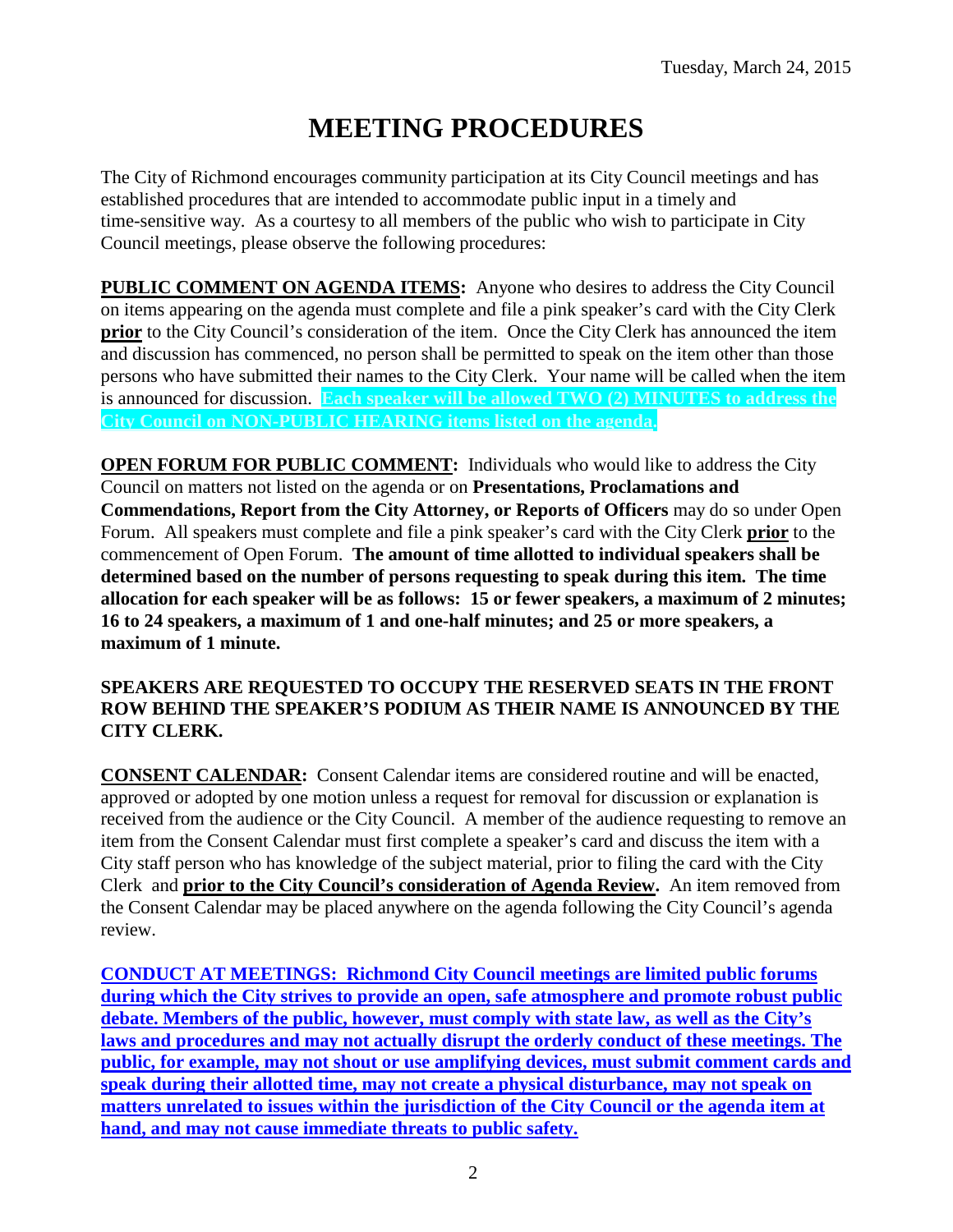**CITY HARASSMENT POLICY: The City invites public comment and critique about its operations, including comment about the performance of its public officials and employees, at the public meetings of the City Council and boards and commissions. However, discriminatory or harassing comments about or in the presence of City employees, even comments by third parties, may create a hostile work environment, if severe or pervasive. The City prohibits harassment against an applicant, employee, or contractor on the basis of race, religious creed, color, national origin, ancestry, physical disability, medical condition, mental disability, marital status, sex (including pregnancy, childbirth, and related medical conditions), sexual orientation, gender identity, age or veteran status, or any other characteristic protected by federal, state or local law. In order to acknowledge the public's right to comment on City operations at public meetings, which could include comments that violate the City's harassment policy if such comments do not cause an actual disruption under the Council Rules and Procedures, while taking reasonable steps to protect City employees from discrimination and harassment, City Boards and Commissions shall adhere to the following procedures. If any person makes a harassing remark at a public meeting that violates the above City policy prohibiting harassment, the presiding officer of the meeting may, at the conclusion of the speaker's remarks and allotted time: (a) remind the public that the City's Policy Regarding Harassment of its Employees is contained in the written posted agenda; and (b) state that comments in violation of City policy are not condoned by the City and will play no role in City decisions. If any person makes a harassing remark at a public meeting that violates the above City policy, any City employee in the room who is offended by remarks violating the City's policy is excused from attendance at the meeting. No City employee is compelled to remain in attendance where it appears likely that speakers will make further harassing comments. If an employee leaves a City meeting for this reason, the presiding officer may send a designee to notify any offended employee who has left the meeting when those comments are likely concluded so that the employee may return to the meeting. The presiding officer may remind an employee or any council or board or commission member that he or she may leave the meeting if a remark violating the City's harassment policy is made. These procedures supplement the Council Rules and Procedures relating to disruption of orderly conduct at Council meetings.**

Any law enforcement officer on duty or whose service is commanded by the presiding officer shall be Sergeant-at-Arms of the Council meetings. He/she, or they, shall carry out all orders and instructions given by the presiding officer for the purpose of maintaining order and decorum at the Council meetings (City Council Rules of Procedure and Order Section III F, RMC Section 2.12.030).

**\*\*\*\*\*\*\*\*\*\*\*\*\*\*\*\*\*\*\*\*\*\*\*\*\*\*\*\*\*\*\*\*\*\*\*\*\*\*\*\*\*\*\*\*\*\*\*\*\*\*\*\*\*\*\*\*\*\***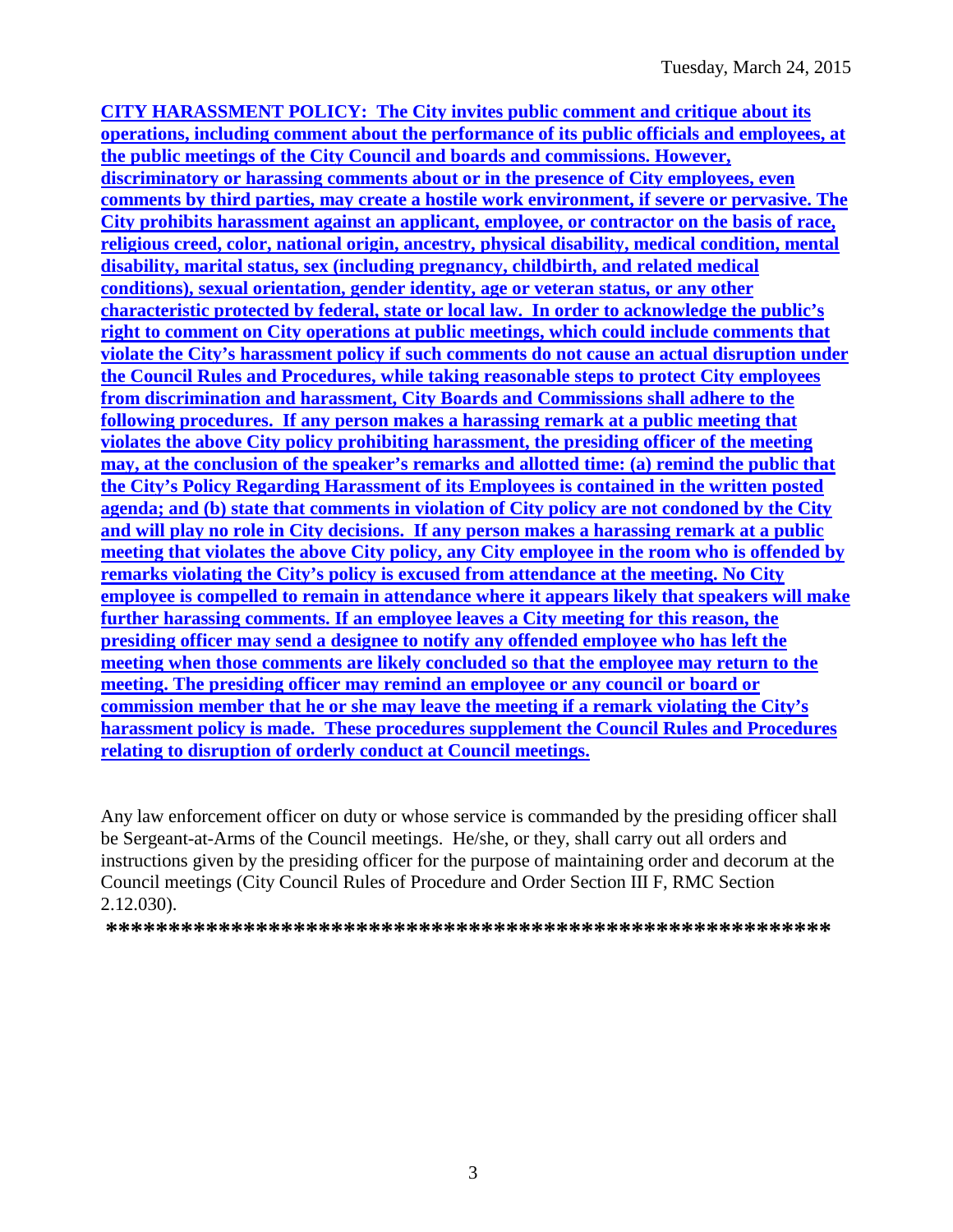## **SPECIAL MEETING OF THE RICHMOND CITY COUNCIL**

6:30 p.m.

#### **A. PLEDGE TO THE FLAG**

- **B. ROLL CALL**
- **C. STATEMENT OF CONFLICT OF INTEREST**
- **D. AGENDA REVIEW**

#### **E. PRESENTATIONS, PROCLAMATIONS, AND COMMENDATIONS**

- **E-1.** DECLARE Saturday, March 28, 2015, as Dr. Emma Jean Clark Day in the City of Richmond - Mayor Tom Butt (620-6503).
- **E-2.** PROCLAMATION declaring April 2015 as Alcohol Awareness Month in the City of Richmond - Mayor Tom Butt (620-6503) and Vice Mayor Jael Myrick (620-6636).

#### **F. CITY COUNCIL CONSENT CALENDAR**

**F-1.** APPROVE the following appointments and re-appointments: Arts and Culture Commission: Rosalle Fay Barnes, new appointment, term expiring January 31, 2019; Design Review Board: Michael Woldemar, re-appointment, term expiring March 17, 2017; Jonathan Livingston, new appointment, term expiring March 17, 2017; Eileen Whitty, re-appointment, term expiring March 17, 2017; Brant Fetter, re-appointment, term expiring March 17, 2017; Housing Advisory Commission: Barbara Sutton, new appointment, term expiring November 1, 2016; Dolores Johnson, re-appointment, term expiring November 1, 2016; John M Thorp Jr., new appointment, term expiring November 1, 2016; Police Commission: David A Brown, new appointment, term expiring November 1, 2017; Therese Barquet, re-appointment, term expiring November 1, 2017; Public Art Advisory Committee: Fletcher Oakes, re-appointment, term expiring January 31, 2017; Dayna Holz, re-appointment, term expiring January 31, 2017; Recreation and Parks Commission: Christa 'Sequoia' Erasmus, new appointment term expiring October 26, 2017; Otheree Christian, new appointment, term expiring October 26, 2017 - Mayor's Office (Mayor Tom Butt 620-6503). **This item was continued from the March 17, 2015, meeting.**

#### **G. STUDY SESSION**

**G-1.** RECEIVE a presentation summarizing the status of crude-by-rail shipment activity in Richmond and providing policy recommendations for Council consideration - Fire Department (Chief Adrian Sheppard 307-8041).